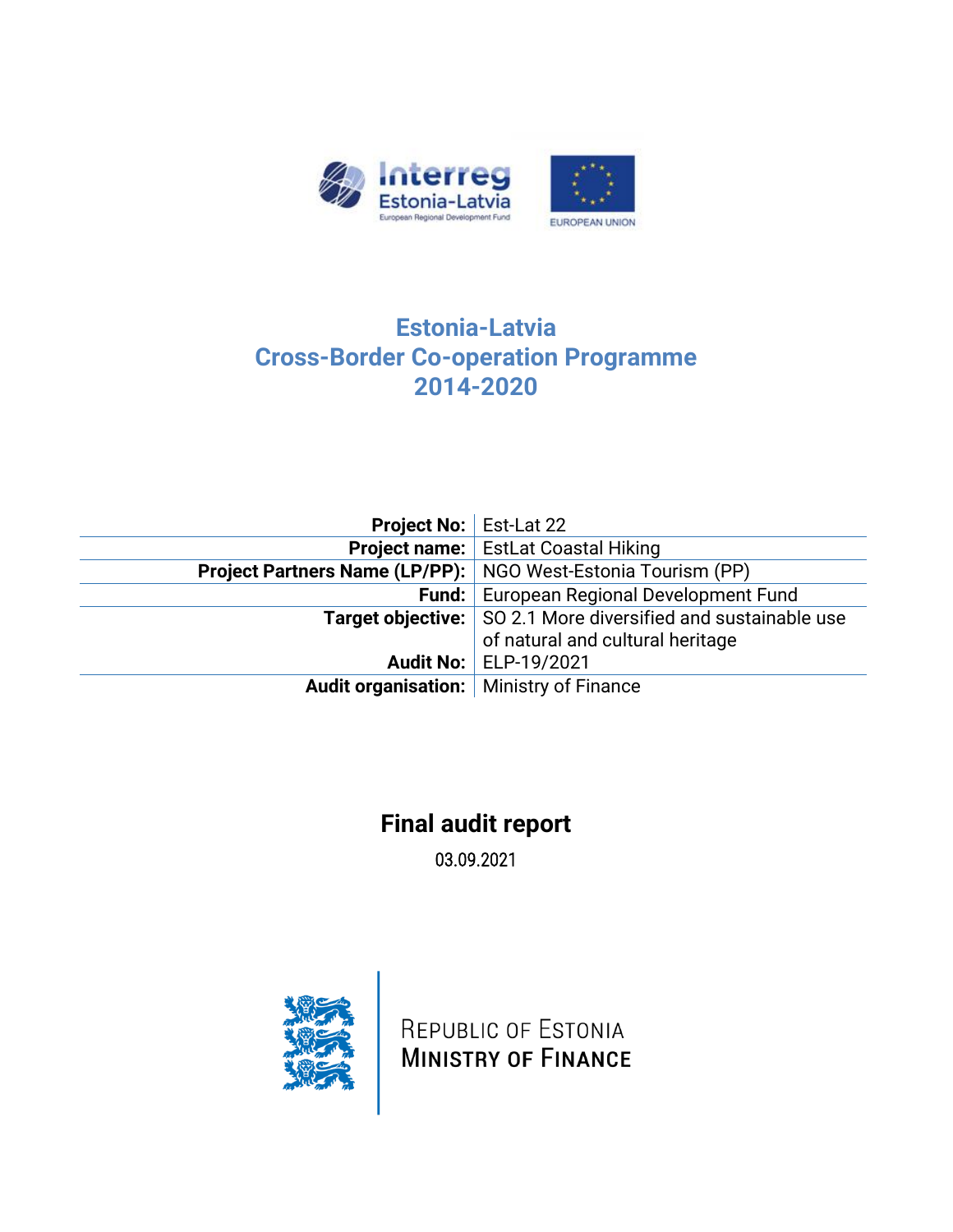# <span id="page-1-0"></span>**SUMMARY OF AUDIT RESULTS**

## Audit outcome:

Based on the audit work performed, the auditors have obtained reasonable assurance that the expenditure declared is in all material aspects legal and regular and in compliance with the programme rules.

## Audit opinion<sup>1</sup>:

 $\triangleright$  No audit findings

The project audit has been carried out in compliance with the International Standards for the Professional Practice of Internal Auditing.

We wish to thank the auditee for the assistance and cooperation provided during the audit.

We confirm that the final audit report consists of 6pages.

**<sup>1</sup> Significant findings** are those that have or may have a financial impact (i.e., ineligible expenditure). **Non-significant findings** are those that have no financial impact but whose correction will help the beneficiary to lower risks while implementing the project.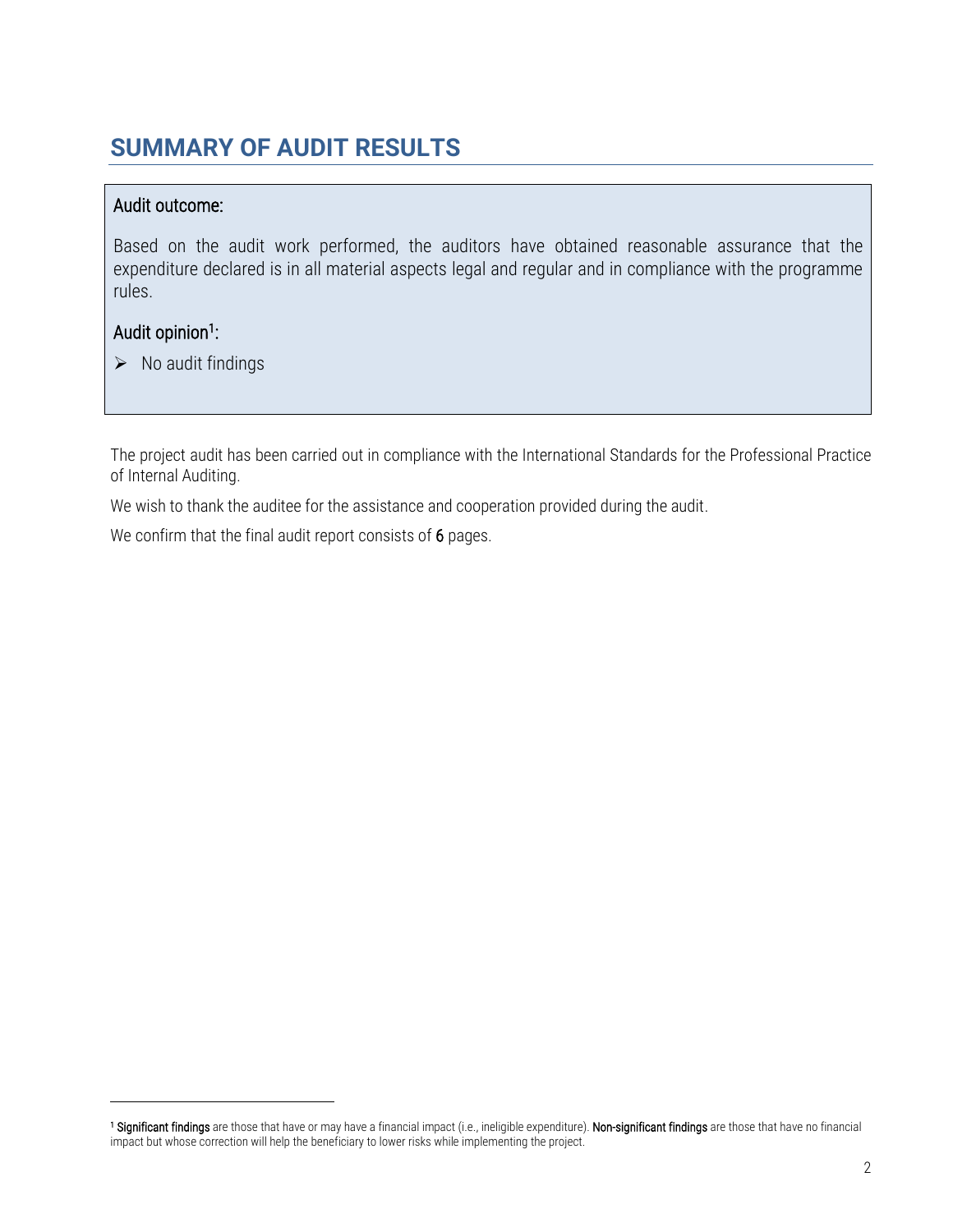# <span id="page-2-0"></span>**TABLE OF CONTENTS**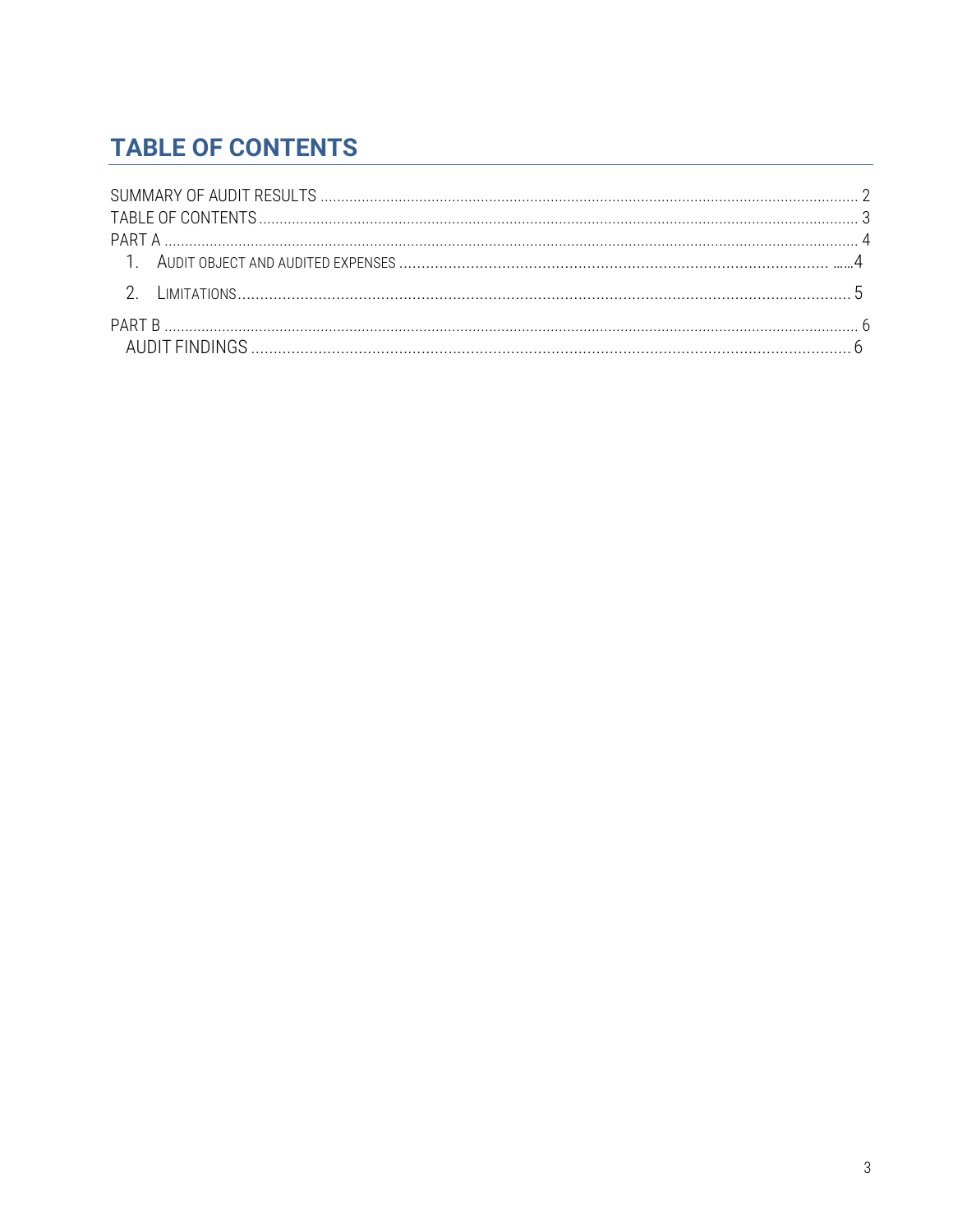# <span id="page-3-0"></span>**PART A**

## <span id="page-3-1"></span>**1. Audit object and audited expenses**

| 1.1 GENERAL INFORMATION ABOUT THE AUDIT |                                                                                                                                                                                                       |  |  |  |  |  |
|-----------------------------------------|-------------------------------------------------------------------------------------------------------------------------------------------------------------------------------------------------------|--|--|--|--|--|
| Project name:                           | Hiking route along the Baltic Sea coastline in Latvia - Estonia                                                                                                                                       |  |  |  |  |  |
| Project number:                         | Est-Lat 22                                                                                                                                                                                            |  |  |  |  |  |
| Priority and target objective:          | SO 2.1 More diversified and sustainable use of natural and<br>cultural heritage                                                                                                                       |  |  |  |  |  |
| Beneficiary (LP/PP):                    | NGO West-Estonia Tourism (PP)                                                                                                                                                                         |  |  |  |  |  |
| Contact person:                         | Annika Mändla                                                                                                                                                                                         |  |  |  |  |  |
| Date of subsidy contract:               | 13.06.2017                                                                                                                                                                                            |  |  |  |  |  |
| Audit scope and period:                 | Report 9.1, period 01.10.2019 - 31.01.2020, € 37 682.36                                                                                                                                               |  |  |  |  |  |
| 1.2 INFORMATION ABOUT THE AUDIT         |                                                                                                                                                                                                       |  |  |  |  |  |
| Basis:                                  | Article 127(1) of the Regulation (EU) No 1303/2013 of the<br>European Parliament and of the Council of 17 December<br>2013.<br>Audit Authority's work plan for 2021.                                  |  |  |  |  |  |
| Objective:                              | To provide an audit opinion that:                                                                                                                                                                     |  |  |  |  |  |
|                                         | the operation was selected in accordance with the<br>selection criteria for the operational programme;                                                                                                |  |  |  |  |  |
|                                         | the expenditure declared to the Commission corresponds<br>to the accounting records and that the required<br>supporting documentation demonstrates an adequate<br>audit trail;                        |  |  |  |  |  |
|                                         | for expenditure declared to the Commission, outputs and<br>results underpinning payments to the beneficiary have<br>been delivered.                                                                   |  |  |  |  |  |
| Person(s) carrying out the audit:       | Andreas Kalm, Financial Control Department, Audit Unit II,<br>audit manager                                                                                                                           |  |  |  |  |  |
|                                         | Mart Pechter, Financial Control Department, audit supervisor                                                                                                                                          |  |  |  |  |  |
| Audit duration:                         | 30.06.-03.09.2021                                                                                                                                                                                     |  |  |  |  |  |
| Methodology:                            | Audit manual of the Estonia-Latvia Programme                                                                                                                                                          |  |  |  |  |  |
| Audit procedures performed:             | During the desk-based and on-the-spot check, interviews were<br>conducted electronically with the persons involved in project<br>implementation and analysis/evaluation was made of the<br>following: |  |  |  |  |  |
|                                         | project's actual implementation,<br>documentation related to project implementation,                                                                                                                  |  |  |  |  |  |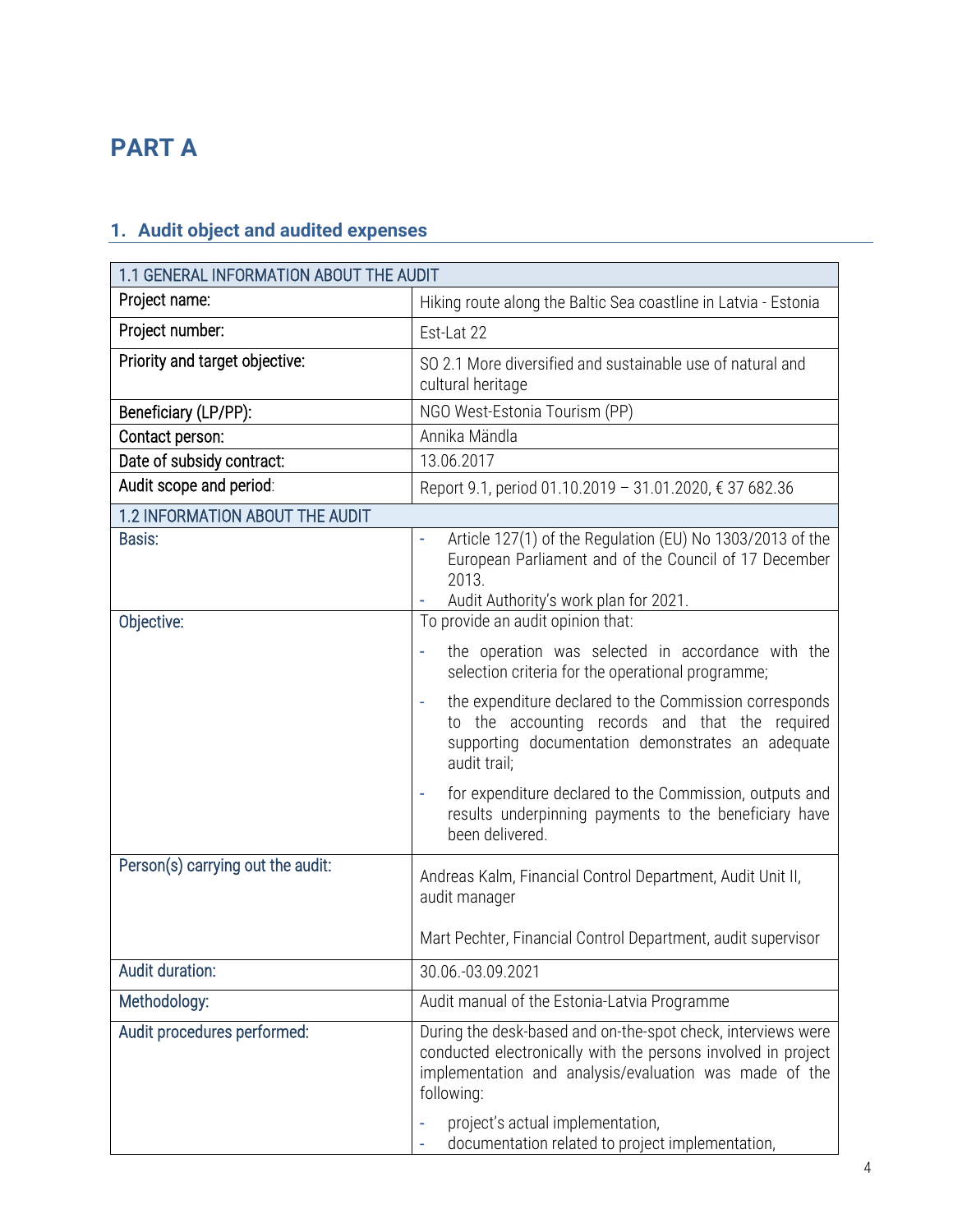| <b>Sampling methodology</b> (if applicable, then<br>information shall be provided by the AA):  | eligibility of costs,<br>۰<br>arrangement of book-keeping related to the project,<br>÷<br>existence of co-financing,<br>٠<br>use of the logos.<br>۰<br>Not applicable |                                           |                                       |       |  |  |
|------------------------------------------------------------------------------------------------|-----------------------------------------------------------------------------------------------------------------------------------------------------------------------|-------------------------------------------|---------------------------------------|-------|--|--|
| <b>1.3 AUDITED EXPENSES</b>                                                                    |                                                                                                                                                                       |                                           |                                       |       |  |  |
| Total amount of certified expenses subject<br>to auditors' opinion based on cost<br>documents: | Report 9.1, period 01.10.2019 - 31.01.2020, € 37 682.36                                                                                                               |                                           |                                       |       |  |  |
| Size of the sample (EUR; %) <sup>2</sup> :                                                     | € 37 682.36, 100%                                                                                                                                                     |                                           |                                       |       |  |  |
| Ineligible expenditure identified (EUR): 0.00                                                  |                                                                                                                                                                       |                                           |                                       |       |  |  |
|                                                                                                | <b>EU</b><br>contribution                                                                                                                                             | <b>National</b><br>public<br>contribution | <b>Private sector</b><br>contribution | Total |  |  |
| Ineligible amount (EUR):                                                                       | 0.00                                                                                                                                                                  | 0.00                                      | 0.00                                  | 0.00  |  |  |
| Ineligible amount outside the audit scope<br>(eur):                                            | 0.00                                                                                                                                                                  | 0.00                                      | 0.00                                  | 0.00  |  |  |
| Error rate $(\%)^3$ :                                                                          | 0.00%                                                                                                                                                                 |                                           |                                       |       |  |  |

## <span id="page-4-0"></span>**2. Limitations**

The audit procedures were carried out in compliance with internationally accepted auditing standards<sup>4</sup> and the audit report was prepared using the principles of independence and objectivity.

Auditors conclude that all data presented during the audit and other oral and written information made available during the audit presents a true and fair view of the activities performed during the project implementation and are sufficient to provide an opinion about the project. In case of additional information that was not provided or was not known to auditors, the conclusions reached by auditors might have been different.

<sup>&</sup>lt;sup>2</sup> If a sample was not used for auditing, the size of the sample is the total population in euros and the share of audited expenses to total population is 100%.

<sup>3</sup> Share of ineligible expenses to audited expenses (%). If a sample was used for auditing, the share of ineligible expenses to the sample size shall be used.

<sup>4</sup> The International Professional Practices Framework (IPPF) of the Institute of Internal Auditors.